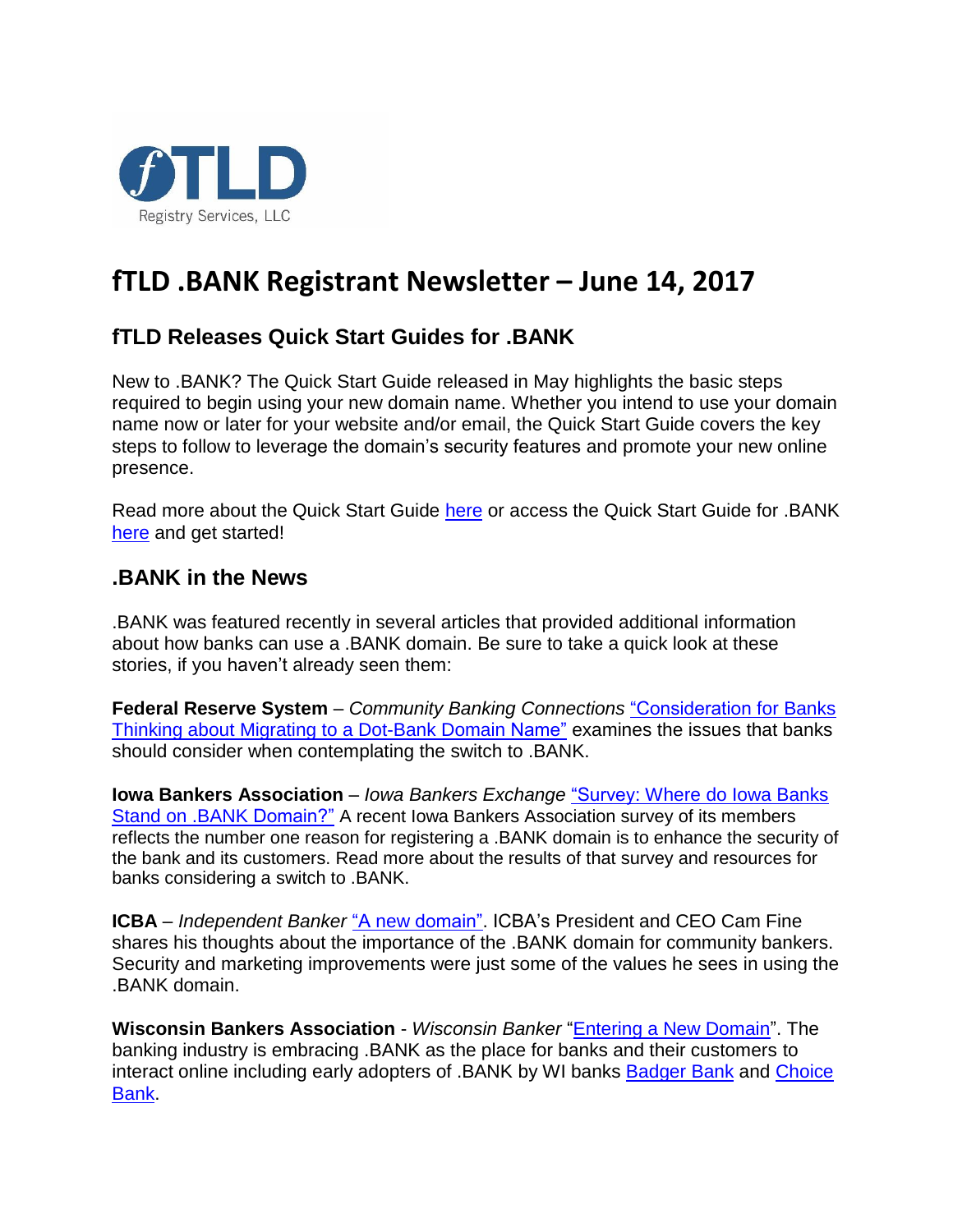### **.BANK Influencer Interview Series in May & June**

fTLD's new .BANK Influencer Interview Series kicked into high gear with five additional interviews from those in the fintech and banking communities. Each of these individuals shares their unique experience and knowledge of the financial services industry in these quick checks on current – and future – issues facing the industry. These interviews are available on the LinkedIn .BANK Showcase page so please follow us [there](https://www.linkedin.com/showcase/11030819/) to be the first to see new interviews as they are added.

**Bailey Reutzel**, finance and fintech journalist, shared her thoughts on emerging technologies, what fintech strategies banks should adopt and how to adapt to the changes coming within the banking industry. Read the full interview [here.](https://www.linkedin.com/hp/update/6267349304793395200)

**Tanya Andreasyan**, editor of Banking Technology, talks about industry trends and new technologies in financial services. Read the full interview [here.](https://www.linkedin.com/hp/update/6270960434627518464)

**Cam Fine**, President and CEO of ICBA, shares his perspectives on how community banks are adopting new technologies as well as the biggest regulatory hurdles that banks are working to overcome. Read the full interview [here.](https://www.linkedin.com/hp/update/6272357087162966016)

**Chris Lorence**, Executive Vice President of Member Engagement and Strategy for ICBA, provides his insights to marketing, social media and what new opportunities - and challenges - community banks are facing and adapting to. Read the full interview [here.](https://www.linkedin.com/hp/update/6275258190657519616)

**Rob Nichols**, President and CEO of ABA, shares his thoughts on the opportunities for banks and their customers because of innovation in the sector as well as the importance of staying ahead of cybersecurity challenges. Read the full interview [here.](https://www.linkedin.com/hp/update/6277460676587847680)

### **.BANK Success Stories**

As more and more banks take the steps to migrate to .BANK for their websites and/or email, they are stepping forward to share their Success Stories with fTLD. Each story is somewhat different and there are several common themes that have been shared as "Lessons Learned":

- They are pleased with the security and branding aspects of .BANK domain.
- They are getting good support from their registrars and core processors during the migration.
- The process is much easier and less expensive than they had thought it would be.

We recently shared stories from these banks:

**Mansfield Bank's** (**[www.mansfieldbank.bank](https://www.mansfieldbank.bank/)**) John Korona, President & CEO, shared "Using a .BANK domain confirms that we are looking out for the security of our